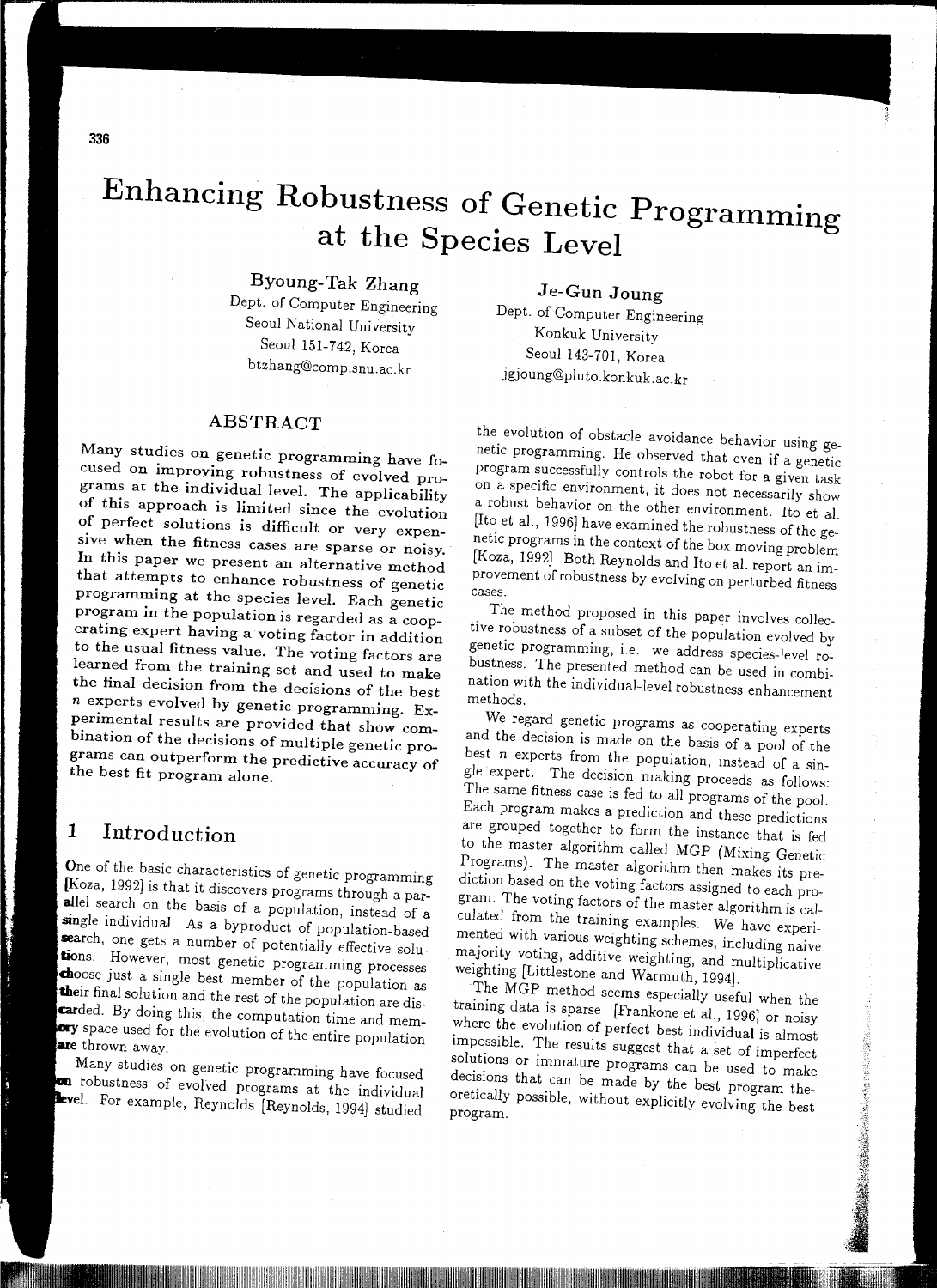The paper is organized as follows. In Section 2 we describe various schemes for learning and using the voting factors. Section 3 describes the genetic programming method and experimental set-up. Section 4 reports experimental results and their analysis. Section 5 contains conclusions and directions for future work.

#### $\overline{2}$ Combining the Decisions of Multiple Genetic Programs

We investigate the situation where we are given a pool of *n* programs that have varying fitness values. Each program is considered as an expert or a prediction strategy. We propose to use a master algorithm that combines the predictions of the pool to make its own decision.

At the beginning of trial *t,* the master algorithm feeds the given observation  $x_t$  to all experts. The master then uses some function of the *n* predictions produced by the experts to form its own prediction  $\hat{y}_t$ . At the end of the trial the feedback  $y_t$  is shared with all experts to change the voting weight of each expert. In this setting, all predictions and outcomes are boolean. This is the problem solved by the basic Weighted Majority (WM) algorithm (Littlestone and Warmuth, 1994].

We describe a master algorithm as it applies to finite pools of tree-structured programs evolved by gentic programming. The algorithm is summarized in Figure 1 and shall be referred to as MGP. Let X denote the set of possible observations and  $\{0, 1\}$  the two possible outcomes. We use

$$
D_N = \{ (x_t, y_t) \}_{t=1}^N
$$
 (1)

for the set of training fitness cases over  $(X \times \{0,1\})$ . On the tth trial, each expert  $V_i$  makes the prediction

$$
\tilde{y}_t^{(i)} = f(x_t; V_i),\tag{2}
$$

where  $x_t \in X$  is the current observation. At the end of the trial the expert is given the feedback  $y_t \in \{0, 1\}$  for the current trial. We say that expert  $V_i$  is wrong, makes a mistake, or is incorrect when its prediction at trial *t,*   $\tilde{y}_t^{(i)}$ , is different from  $y_t$ .

The MGP algorithm works as follows. Initially a positive weight is associated with each program of the pool. Unless otherwise stated, all weights are initially one. For **a** given input  $x_t$ , algorithm MGP forms its prediction  $\hat{y}_t$ by comparing the total weight *q0* of the programs of the pool that predict 0 to the total weight  $q_1$  of the programs predicting 1:

$$
\hat{y}_t = \text{Voting}(x_t, \tilde{y}_t^{(1)}, \dots, \tilde{y}_t^{(n)})
$$
\n(3)

where  $\tilde{y}_t^{(i)}$  denotes the output of the *i*th expert for the tth trial.

More specifically, let  $S_0$  and  $S_1$  denote the subset of programs of the pool that predict 0 and 1, respectively:

$$
S_0 = \{ i \mid f(x_t; V_i) = 0, i = 1, ..., n \}, \qquad (4)
$$

$$
S_1 = \{ i \mid f(x_i; V_i) = 1, i = 1, ..., n \}.
$$
 (5)

Then the total weights,  $q_0$  and  $q_1$ , of the programs in each subset are computed

$$
q_0 = \sum_{i \in S_0} v_i, \qquad (6)
$$

$$
q_1 = \sum_{i \in S_1} v_i. \tag{7}
$$

MGP predicts according to the larger total (arbitrarily in case of a tie):

If 
$$
q_1 > q_0
$$
, then  $\hat{y}_t = 1$ ,  
else if  $q_1 < q_0$ , then  $\hat{y}_t = 0$ ,  
else assign  $\hat{y}_t$  a 1 or 0 randomly.

When MGP makes a mistake, the weights of those experts of the pool that disagreed with the target output are adjusted. It should be noticed that the weights are changed only when the master algorithm, not the individual expert, predicts incorrectly. Thus it is possible that an expert actually made a mistake for  $x_t$ , but its voting weight is not adjusted.

The learning component of the MGP algorithm takes the training set as input to produce as output the weight for voting:

$$
v_i = \text{Learning}(x_t, y_t, \tilde{y}_t^{(i)}, \hat{y}_t)
$$
\n
$$
(9)
$$

where  $\tilde{y}^{(i)}_t$  and  $\hat{y}_t$  denotes the output of the *i*th expert and of the master algorithm for the tth trial. We have studied several strategies for assigning the voting factors, including naive voting, additive weighting, and multiplicative weighting.

In naive voting, all the experts have the voting factor of constant value  $\gamma$ :

$$
v_i \leftarrow \gamma,\tag{10}
$$

where  $v_i$  is the voting weight of ith expert for the tth trial. In this scheme the voting factor  $v_i$  remains constant and no learning takes place.

In multiplicative weighting, when MGP makes a mistake, the weights of those experts of the pool that disagreed with the outcome are each multiplied by a fixed  $\gamma$ , i.e. the voting weight is adapted by the following rule:

$$
v_i \leftarrow v_i \times \gamma \tag{11}
$$

where  $\gamma$  is a constant in [0, 1]. This scheme assigns to each expert a weight of the form  $\gamma^{m_i}$ , where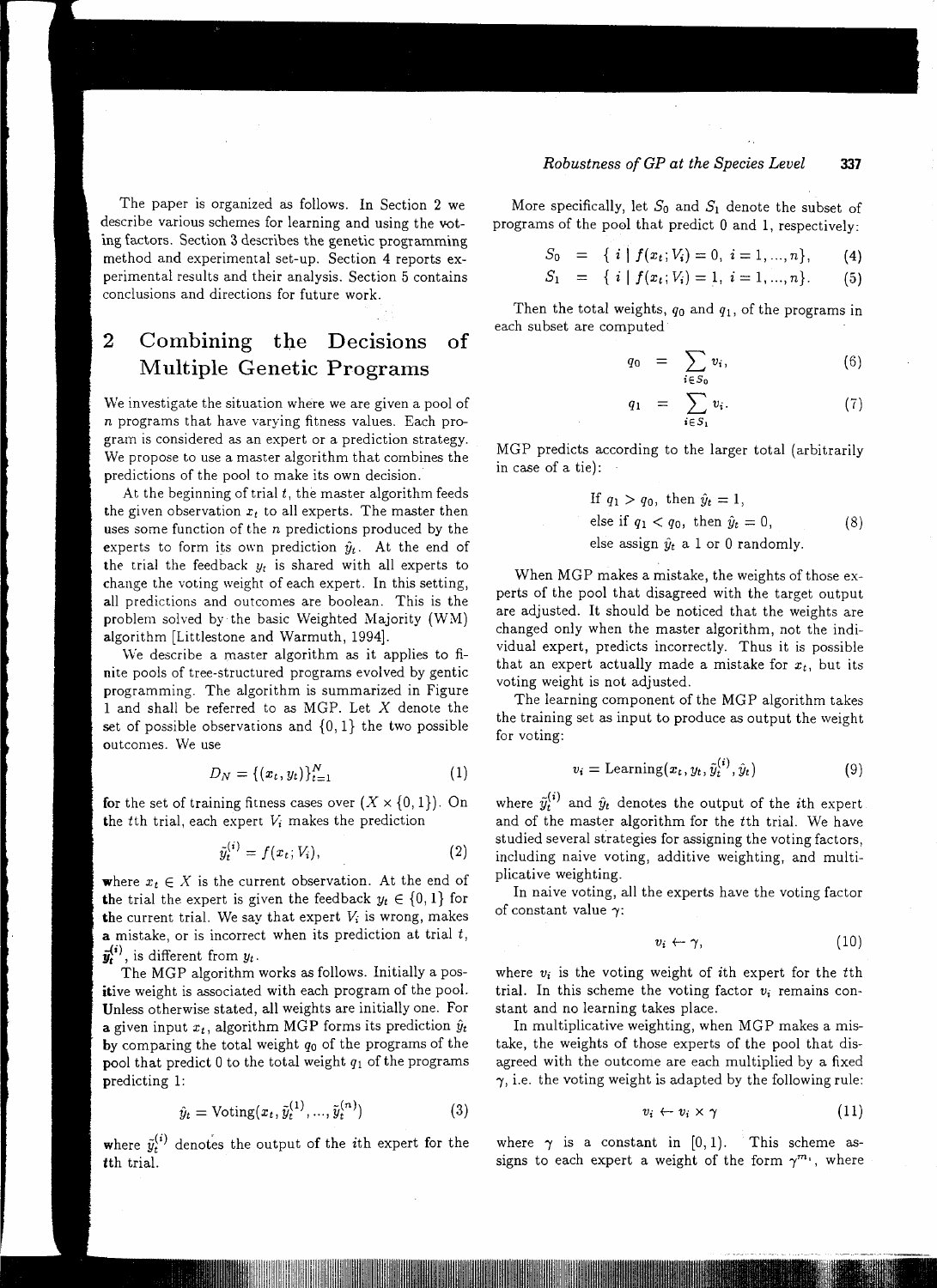*Zhang and Joung* 

 $\textbf{Procedure} \text{ MixingGeneticPrograms}(n, \sigma, \, \gamma)$ 

- n: number of experts
- $\sigma$ : weighting strategy
- $\gamma$ : weighting factor
- STEP 1. Divide the known data into two distinct sets: training set  $D$  and test set  $C$ .
- **STEP 2.** Use genetic programming to evolve a population *A* of *Npop* genetic programs.

**STEP** 3. Choose a pool  $V$  of *n* experts from  $A$ .

- **STEP 4.** Set the voting factors  $v_i = 1.0$ , for  $i = 1, ..., n$ .
- STEP 5. //Learning the voting factors of experts //
- For each training example  $(x_t, y_t) \in D$ ,  $t = 1, ..., N$ Set  $q_1 = 0.0$  and  $q_0 = 0.0$ .
	- For each voting program  $V_i \in \mathcal{V}, i = 1, ..., n$ Present  $x_t$  to  $V_i$  to produce  $\tilde{y}_t^{(i)} = f(x_t; V_i)$ . If  $\tilde{y}_t^{(i)} = 1$ , then  $q_1 = q_1 + v_i$ , else  $q_0 = q_0 + v_i$ . If  $\tilde{y}_t^{(i)} \neq y_t$ , then MISTAKE(*i*) = TRUE,
		- else  $MISTAKE(i) = FALSE$ .

If  $q_1 > q_0$ , then  $\hat{y}_t = 1$ ,

else if  $q_1 < q_0$ , then  $\hat{y}_t = 0$ ,

else assign  $\hat{y}_t$  a 1 or 0 at random.

- If  $\hat{y}_t \neq y_t$ , then for  $i = 1, ..., n$ 
	- If  $MISTAKE(i)$ , then

If  $\sigma$  = naive then  $v_i \leftarrow \gamma$ , else if  $\sigma$  = additive then  $v_i \leftarrow v_i - \gamma$ ,

- else  $\sigma =$  multiplicative then  $v_i \leftarrow v_i \times \gamma$ .
- **STEP** 6.  $//$  Estimating the predictive accuracy  $//$
- For each test example  $(x_t, y_t) \in C$ ,  $t = 1, ..., N_{test}$ Set  $q_1 = 0.0$  and  $q_0 = 0.0$ .
	- For each voting program  $V_i \in \mathcal{V}, i = 1, ..., n$ Present  $x_t$  to  $V_i$  to produce  $\tilde{y}_t^{(i)} = f(x_t; V_i)$ . If  $\tilde{y}_{t}^{(i)} = 1$ , then  $q_1 = q_1 + v_i$ , else  $q_0 = q_0 + v_i$ . If  $q_1 > q_0$ , then  $\hat{y}_t = 1$ ,

else if  $q_1 < q_0$ , then  $\hat{y}_t = 0$ ,

else assign  $\hat{y}_t$  a 1 or 0 randomly.

If  $\hat{y}_t \neq y_t$ , then  $m = m + 1$ .

Figure 1: Summary of the MGP algorithm.

 $m_i$  is the total number of mistakes incurred by the ith expert. The essential property is that the experts making many mistkes get their weights rapidly slashed. This strategy is adopted by the WM algorithm [Littlestone and Warmuth, 1994].

Additive weighting is similar to multiplicative weighting. As in multiplicative voting, additive voting assigns to each expert a weight proportional to the number of mistakes  $m_i$  incurred by the *i*th expert. But it differs from multiplicative weighting in that the functionality is addition instead of multiplication, i.e. for each mistake incurred by the ith expert, the additive scheme adjusts its weight as follows:

$$
v_i \leftarrow v_i - \gamma \tag{12}
$$

where  $\gamma$  is a constant in [0, 1). Typically  $\gamma = \frac{1}{N}$ , where N is the total number of training fitness cases. The additive scheme assigns to each expert a weight of the form  $m_i\gamma$ , where  $m_i$  is the total number of mistakes incurred by the ith expert. This type of weighting produces a smooth weight landscape, giving less fit expert a fair chance of influence.

# 3 Experiments

We compared the performance of the best expert to that of the mixture of multple experts. The problems used for experiments were multiplexer problems. The task of a boolean multiplexer is to decode a binary address register  $(A0, A1, ...)$  and return the value of the data register (D0, D1, ...) at the address. We studied two  $k$ -multiplexer problems with  $k = 6, 11$ .

The goal of experiments with the 6-multiplexer problem was to study the behavior of the MGP algorithm when genetic programming is based on noisy training data. The training set contained 64 examples with 20% of their output corrupted. In contrast, we used a set of 64 correct examples, the set of all possible examples, for the test of generalization performance. By doing this, the sampling bias for generating the test set can be eliminated and still the predictive power of several MGP strategies can be objectively compared. A side effect of this experimental setting is that in our experiments the predictive accuracy of genetic programs can be better than the training accuracy, which is unusual in many real-life situations.

The second set of experiments was performed for the situation in which training data is clear but sparse. This case is studied on the 11-multiplexer problem for which the evolution of a perfect solution by genetic programming with a small population for a small number of generations was found to be nontrivial. For this problem we used a training set of size 512, i.e. 25% of the en-

 $\frac{1}{2}$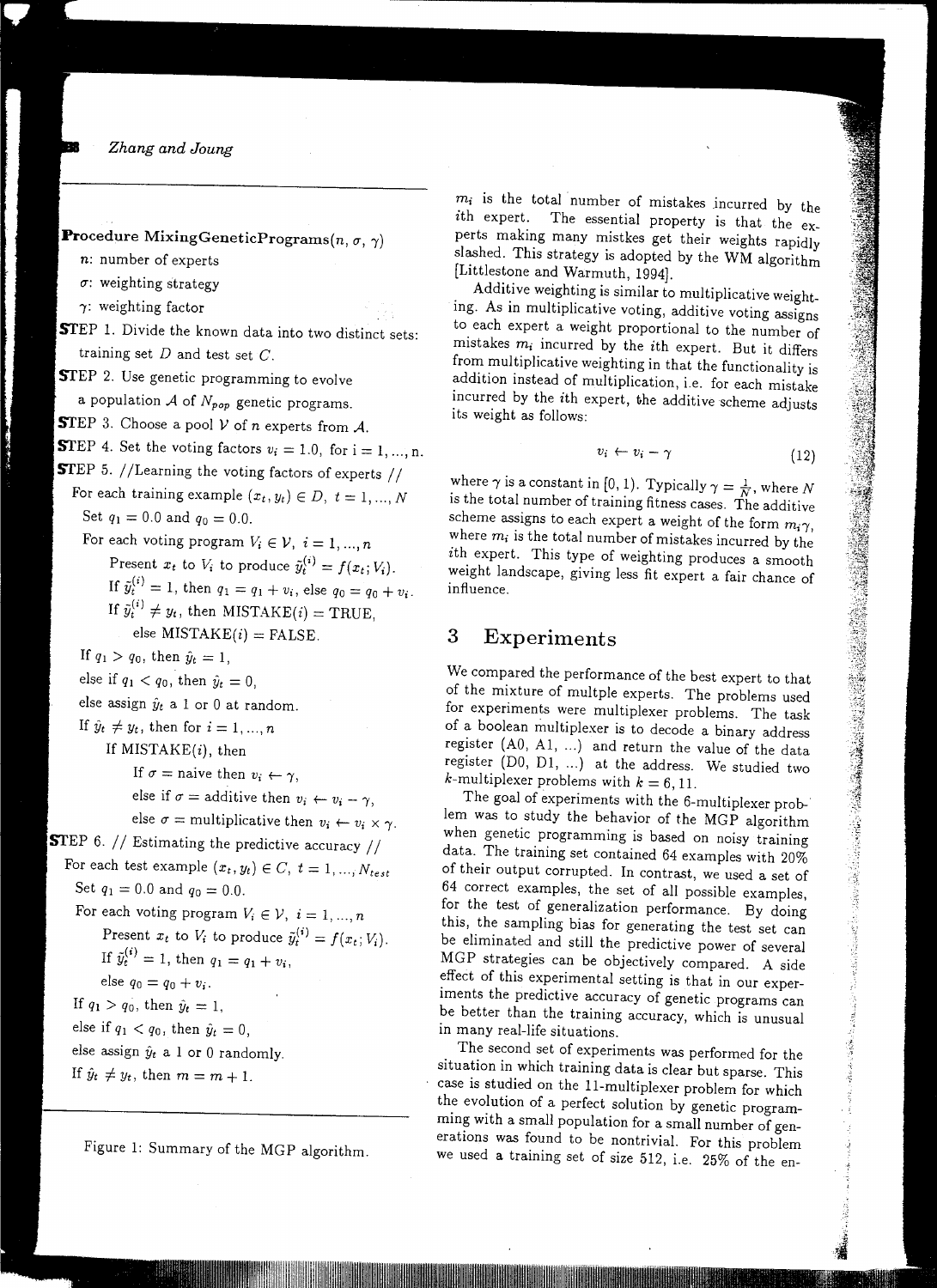| Design Parameters    | Values Used                                                   |  |  |
|----------------------|---------------------------------------------------------------|--|--|
| task                 | 6-multiplexer                                                 |  |  |
| terminal set         | $\{A0, A1, D0, D1, D2, D3\}$                                  |  |  |
| function set         | { IF, AND, OR, NOT }                                          |  |  |
| population size      | 200                                                           |  |  |
| max generation       | 200                                                           |  |  |
| crossover rate       | 0. ዓ                                                          |  |  |
| mutation rate        | 0.1                                                           |  |  |
| training set         | 64 examples with 20% noise                                    |  |  |
| test set             | 64 correct examples                                           |  |  |
| number of experts    | $n = 1, 5, 11, 21, 51,$ or 101                                |  |  |
| weighting strategies | naive/additive/multiplicative                                 |  |  |
| values               | $\gamma_n = 1, \, \gamma_a = \frac{1}{64}, \, \gamma_m = 0.9$ |  |  |

|      | Table 1: Experimental set-up for the 6-multiplexer prob- |  |  |
|------|----------------------------------------------------------|--|--|
| lem. |                                                          |  |  |

| Design Parameters    | Values Used                                              |
|----------------------|----------------------------------------------------------|
| task                 | 11-multiplexer                                           |
| terminal set         | $\{ A0, A1, A2, D0, D1, , D7 \}$                         |
| function set         | $\{$ IF, AND, OR, NOT $\}$                               |
| population size      | 500                                                      |
| max generation       | 200                                                      |
| crossover rate       | 0.9                                                      |
| mutation rate        | 0.1                                                      |
| training set         | 512 correct random examples                              |
| test set             | 2048 correct examples                                    |
| number of experts    | $n = 1, 5, 11, 21, 51,$ or 101                           |
| weighting strategies | naive/additive/multiplicative                            |
| values               | $\gamma_n = 1, \gamma_a = \frac{1}{512}, \gamma_m = 0.9$ |

Table 2: Experimental set-up for the 11-multiplexer problem.

tire example space. The test set contained 2048 correct examples.

The function set for solving the multiplexer problems contained IF, AND, OR, NOT which take 3, 2, 2, 1 arguments respectively. Tables 1 and 2 summarize the design parameters for the experiments. The crossover operation exchanges substrees of two individuals chosen at random. Mutation consists of changing AND to OR and vice versa. Mutation also changes the labels of terminal nodes.

Fitness is measured by a simplified version of the adaptive Occam method [Zhang and Miihlenbein, 1996]:

$$
F_i(g) = E_i(g) + \alpha(g)C_i(g), \qquad (13)
$$

where  $E_i(g)$  is the sum of total errors of *i*th program at **generation** g for the training set and  $C_i(g)$  is the complexity penalty measured as the sum of the number of

*nodes and the depth* of *the* program *tree. The Occam*  factor was:

$$
\alpha(g) = \frac{1}{N^2} \frac{E_{best}(g-1)}{C_{best}(g-1)}\tag{14}
$$

where *N* is the size of training set.

We compared the performances of three MGP strategies described in the last section. The  $\gamma$  values chosen *were*  $\gamma_n = 1$  (for naive voting),  $\gamma_a = \frac{1}{N}$  (for additive weighting),  $\gamma_m = 0.9$  (for multiplicative weighting). All the experts were trained using the *same* set of training data. The test data was the same for all MGP strategies.

### **4 Results**

Figure 2 shows the average performance of various decision strategies for the noisy 6-multiplexer problem. All the results are average values for 50 runs. To analyze the behavior of MGP, we applied MGP after every generation of genetic programming. This is not necessary; normally MGP will be applied only after the evolution is complete. The *Fbest* durve shows the training error and the *Gbest* curve plots the generalization error of the best fit program. The nMGP(5) and mMGP(5) curves show the generalization performances obtained by the naive MGP and the multiplicatively weighted MGP strategies, respectively. The number of experts was five.

This result clearly demonstrates that making decisions by combining multiple programs can lead to better predictions than using simply the best program evolved. Figure 3 confirms this by showing the differences

$$
G_{best} - nMGP(5) \text{ and } G_{best} - mMGP(5). \tag{15}
$$

We also compared the performance of naive MGP and multiplicative MGP. As can be seen in Figure 4 which plots the difference

$$
nMGP(5) - mMGP(5). \tag{16}
$$

The results indicate that the prediction accuracy of weighted majority is consistently superior to the naive majority strategy.

We also investigated the effect of the varying numbers of experts on the predictive performance for the weighted mixing strategy. Shown in Figures  $5 - 8$  are the results for  $n = 11, 21, 51, 101$ . All results are average values derived from 50 runs. Each figure also shows the training and generalization performance of the best fit program for comparison purposes. Comparing the figures shows the tendency that combining multiple programs increases the performance of the best individual with a possible risk of degenerating the robustness when too many programs take part in decision making. The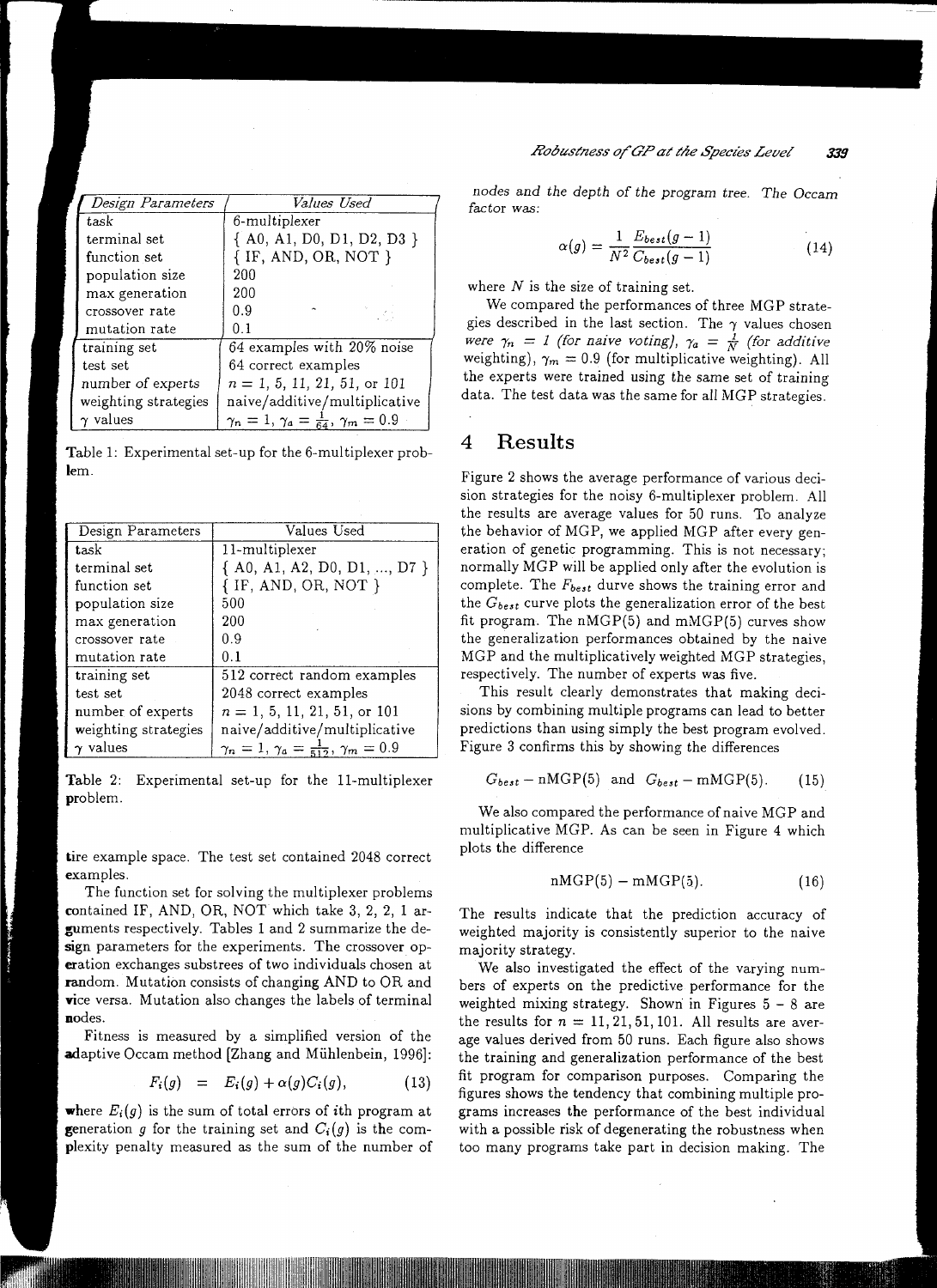*Zhang and Joung* 



Figure 2: Average performance of naive voting (nMGP) **vs.** multiplicatively weighted voting (mMGP) strategies **for** the noisy 6-multiplexer problem  $(n = 5)$ .



Figure 3: Comparison of predictive performance of the single best program against two different mixtures of five genetic programs.



Figure 4: Comparison of predictive performance of the **two** different mixing strategies: naive mixing (nMGP) and weighted mixing (mMGP).



医心理病

artistica de la San

Figure 5: Performance comparison for varying numbers ofexperts for the weighted mixing genetic programming  $(n = 11).$ 



Figure 6: Performance comparison for varying numbers of experts for the weighted mixing genetic programming  $(n=21)$ .



Figure 7: Performance comparison for varying numbers of experts for the weighted mixing genetic programming  $(n = 51).$ 

340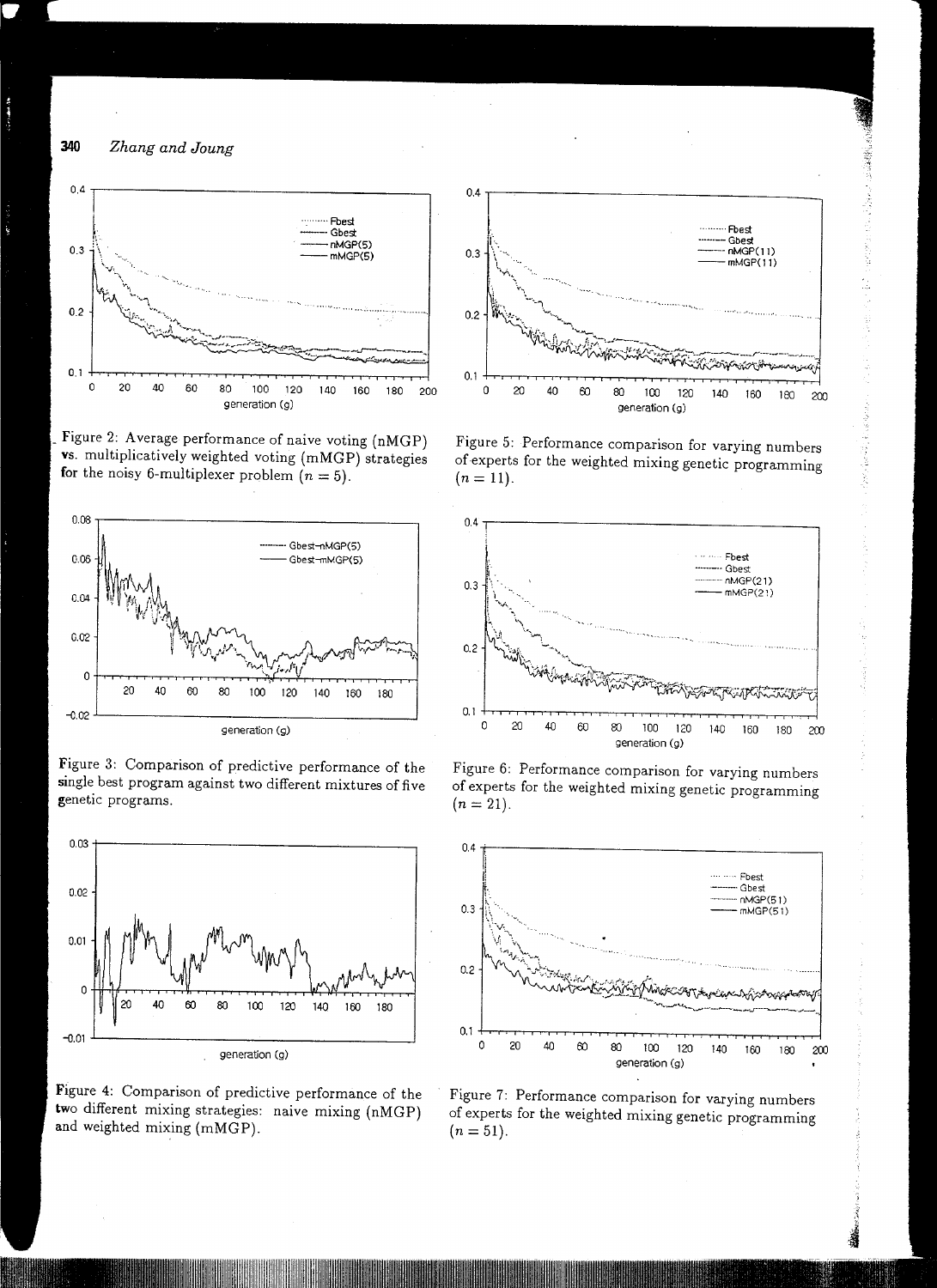

Figure 8: Performance comparison for varying numbers of experts for the weighted mixing strategy  $(n = 101)$ .



Figure 9: Change of total voting factors of *n* experts as a function of generations.



Figure 10: Distribution of voting factors as generation goes on.





Figure 11: Average performance of naive vs. weighte mixing strategies for the 11-multiplexer problem ( $n = 5$ ).



Figure 12: Effect of different weighting factors in  $mult$ plicative weighting.

latter harmful effect seems caused by the increase of the number of poor programs as the number of experts in creases.

To further examine the effect of the number of e perts, we analyzed the change of the voting weights an their sum as generation goes on. If we denote the voting weight of the *i*th best program at generation  $g$  by  $v_i(g)$ the sum of the voting values denoted  $v_{sum}(g)$  is:

$$
v_{sum}(g) = \sum_{i=1}^{n} v_i(g), \qquad (17)
$$

'

where  $n = 5$  in this experiment.

Figure 9 depicts the change of the total voting weights of a typical run. It can be observed that the  $v_{sum}(q)$ value tends to increase as evolution proceeds. This seems attributed to the fact that the best five programs  $g_t$ t fitter and make less mistakes as generation goes on. The